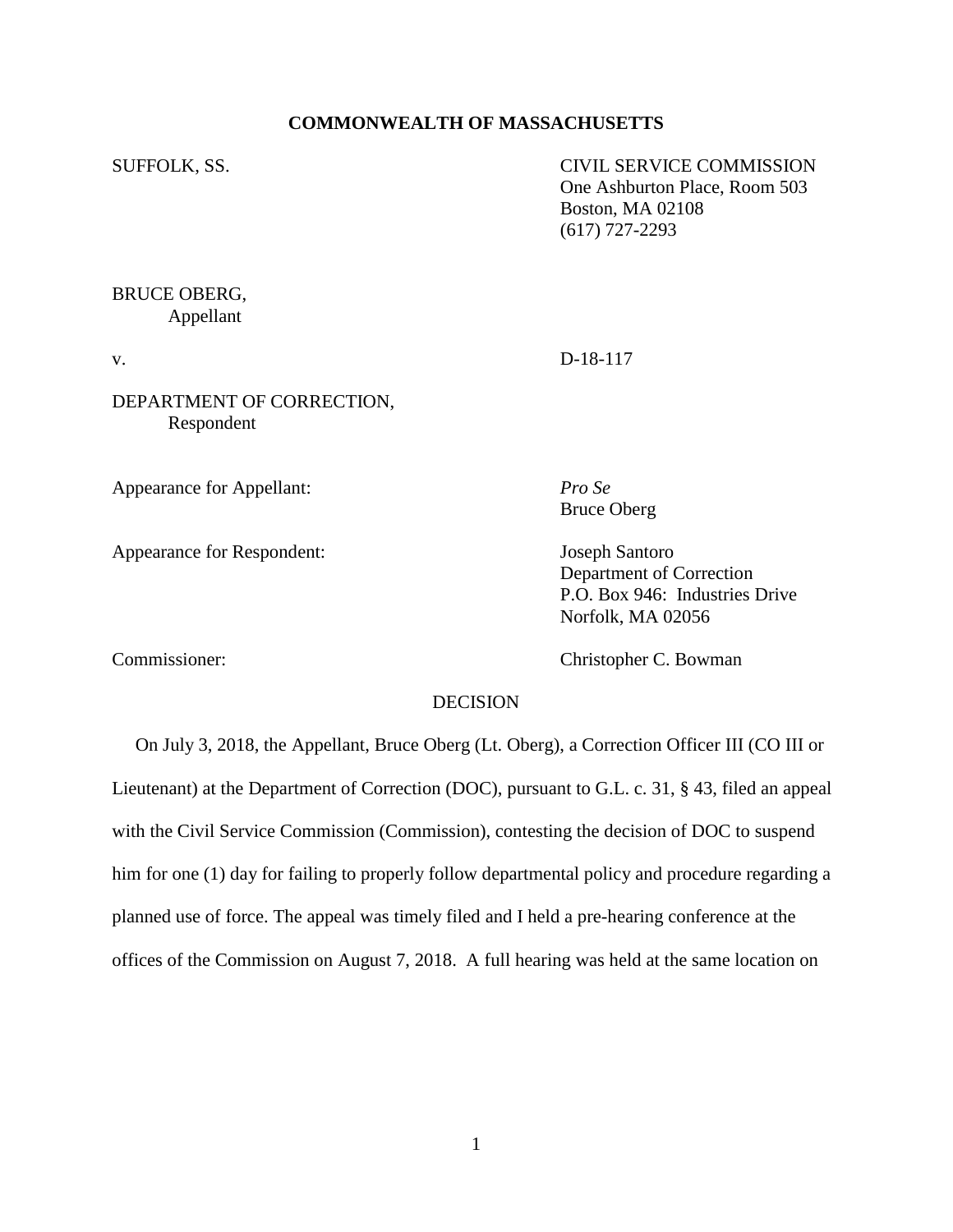October 26, 2018.<sup>1</sup> The full hearing was digitally recorded and both parties were provided with a CD of the recording. $^{2}$ 

## **FINDINGS OF FACT**

 Nineteen (19) exhibits were entered into evidence by the Appointing Authority (AA Exhibits 1-19) and one (1) exhibit (APP Exhibit 1) was entered into evidence by Lt. Oberg. Based on the records submitted and the testimony of the following witnesses:

## *Called by DOC:*

- Robert D. Clauss, DOC Captain / Shift Commander;
- Charles Primack, Director, Special Operations;
- Ronald Gardner, Director of Security, MCI Shirley;

## *Called by Lt. Oberg:*

 $\overline{a}$ 

Bruce Oberg, Appellant;

and taking administrative notice of all matters filed in the case, pertinent statutes, regulations, policies, stipulations and reasonable inferences from the credible evidence, a preponderance of the evidence establishes the following:

- 1. Lt. Oberg has been employed by DOC since October 1997. (Stipulated Fact)
- 2. Lt. Oberg has served as a lieutenant at DOC since January 2012. (Stipulated Fact)
- 3. His prior discipline consists of a one (1)-day suspension in 2004. (Stipulated Fact)
- 4. On March 27, 2017, Lt. Oberg was assigned to a 3:00 P.M. 11:00 P.M. shift as the

"Compound Lieutenant" at MCI Framingham. (Testimony of Lt. Oberg)

<sup>1</sup> The Standard Adjudicatory rules of Practice and Procedures, 810 CMR §§ 1.00, *et seq*., apply to adjudications before the Commission, with G.L. Chapter 31, or any Commission rules, taking precedence.

 $2<sup>2</sup>$  If there is a judicial appeal of this decision, the plaintiff in the judicial appeal would be obligated to supply the court with a transcript of this hearing to the extent that he/she wishes to challenge the decision as unsupported by the substantial evidence, arbitrary and capricious, or an abuse of discretion. If such an appeal is filed, these CDs should be used to transcribe the hearing.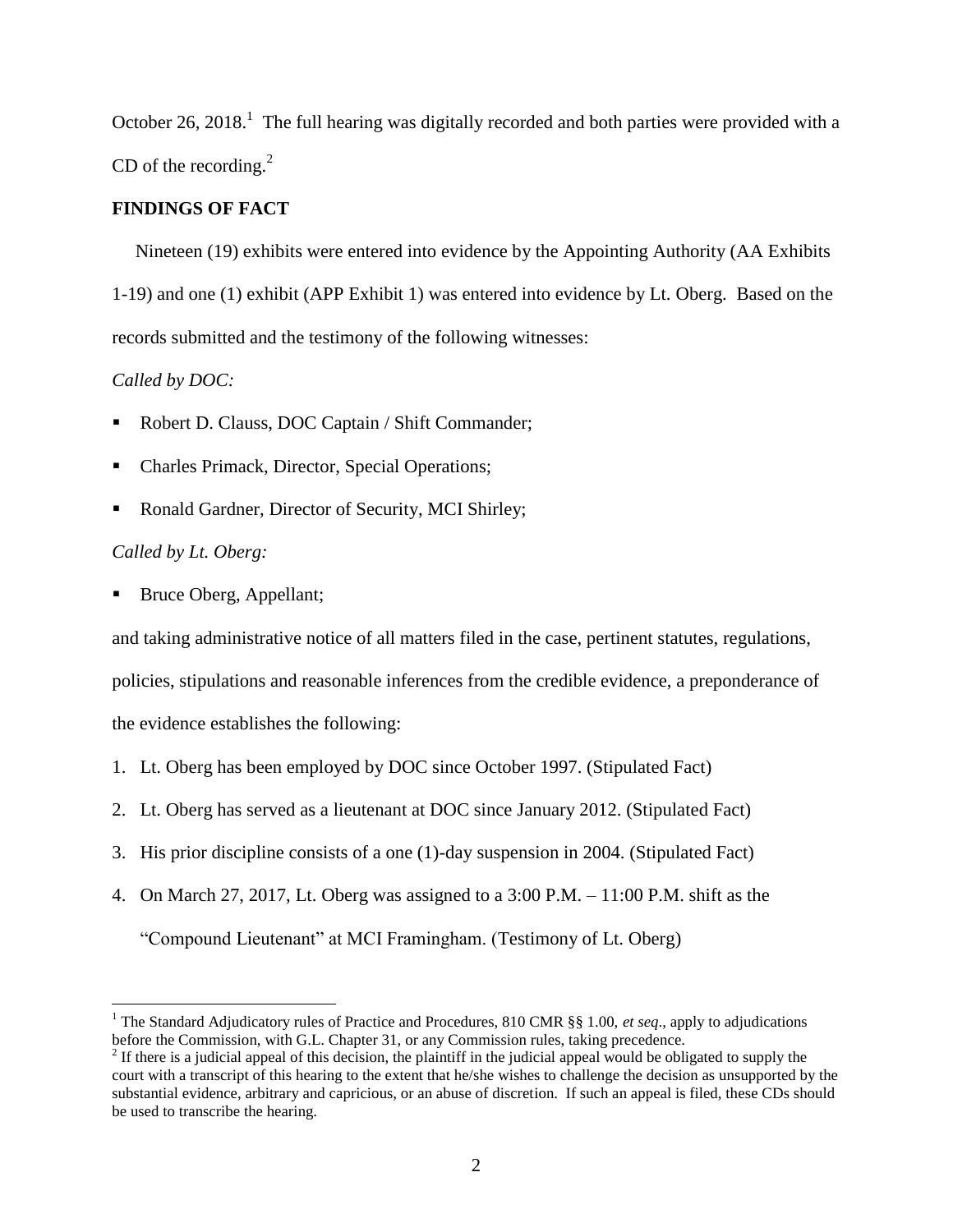- 5. MCI Framingham is a "female level-IV facility" in Framingham, MA. (Testimony of Lt. Oberg)
- 6. As the Compound Lieutenant on March 27, 2017, Lt. Oberg was responsible for ensuring proper operation of the facility and "making sure everyone is doing their job." (Testimony of Lt. Oberg)
- 7. As the Compound Lieutenant, Lt. Oberg was responsible for overseeing approximately fifteen (15) DOC employees. Lt. Oberg reported to the Shift Commander, Captain Robert Clauss. (Testimony of Lt. Oberg)
- 8. Upon arrival for his shift that day, Lt. Oberg reported to Captain Clauss to receive his assignments for the shift and information regarding any planned events. (Testimony of Lt. Oberg)
- 9. During their conversation, Captain Clauss informed Lt. Oberg that there would be a "planned use of force" regarding Inmate A who was going to be transported to the Worcester House of Recovery during the shift. (Testimony of Lt. Oberg)
- 10. Captain Claus informed Lt. Oberg that the planned use of force would be necessary due to Inmate A's prior non-compliance. (Testimony of Lt. Oberg)
- 11. A planned use of force includes "suiting up a team", getting briefed by the Shift Commander, briefing other members of the team and entering the cell in protective gear. (Testimony of Lt. Oberg)
- 12. The above-referenced briefings must occur on video. (Testimony of Lt.Oberg)
- 13. As part of a planned use of force, you give the inmate the opportunity to come to the door, and voluntarily be placed in restraints. If she does not comply, the team enters the cell and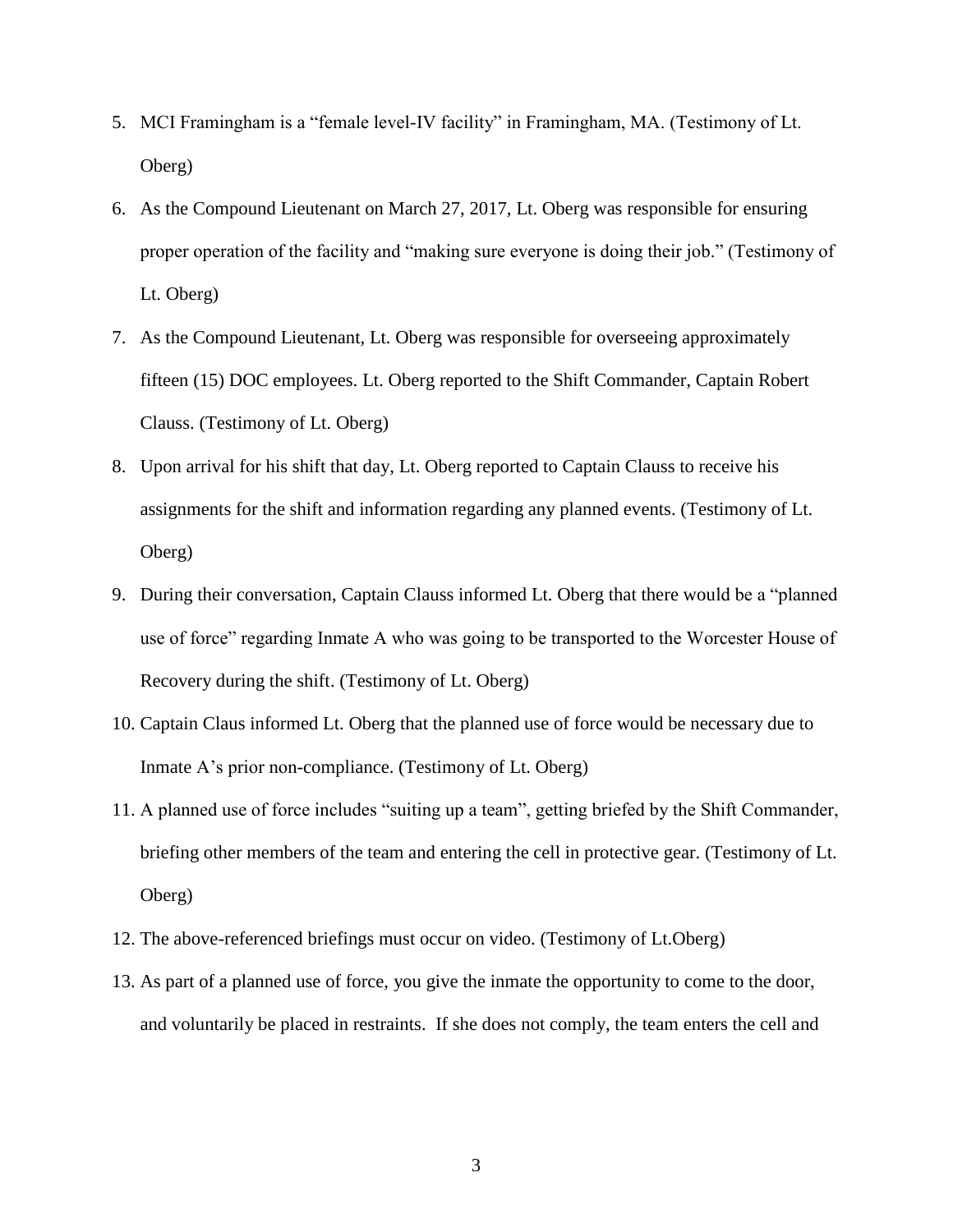uses the minimal force necessary to extract the inmate from the cell. (Testimony of Lt. Oberg)

- 14. During his shift, Lt. Oberg went about conducting his rounds, making sure employees were performing their duties and addressing any issues that arose during the shift. (Testimony of Lt. Oberg)
- 15. During his rounds, Lt. Oberg observed that Inmate A was on "eyeball-watch", as expected. (Testimony of Lt. Oberg)
- 16. At some point during his shift, Lt. Oberg, while sitting in the lieutenant's office, received a call from a male Correction Officer I (CO I) who was working in the Health Services Unit. The male COI, referring to Inmate A's transport, told Lt. Oberg that "the County's here; do you want to be part of this?" Lt. Oberg responded by saying, "absolutely, I thought this was a planned use of force." (Testimony of Lt. Oberg)
- 17. After receiving the above-referenced call from the CO I, Lt. Oberg tried to contact Captain Clauss via phone and radio, but was unsuccessful. (Testimony of Lt. Oberg)
- 18. Lt. Oberg walked over to the Health Services Unit and while, standing in front of the officers' station (10-15 feet from Inmate A's cell), told staff words to the effect, "alright, let's get ready to suit up." (Testimony of Lt. Oberg)
- 19. A female CO I then told Lt. Oberg that Captain Clauss had just been in the unit and that his direction had changed and, effectively, that a planned use of force was no longer required and that staff should simply enter the cell, place the inmate in restraints, and transport her. (Testimony of Lt. Oberg)
- 20. Lt. Oberg asked the female CO I if she was sure that Captain Clauss had changed plans and she stated "yes". (Testimony of Lt. Oberg)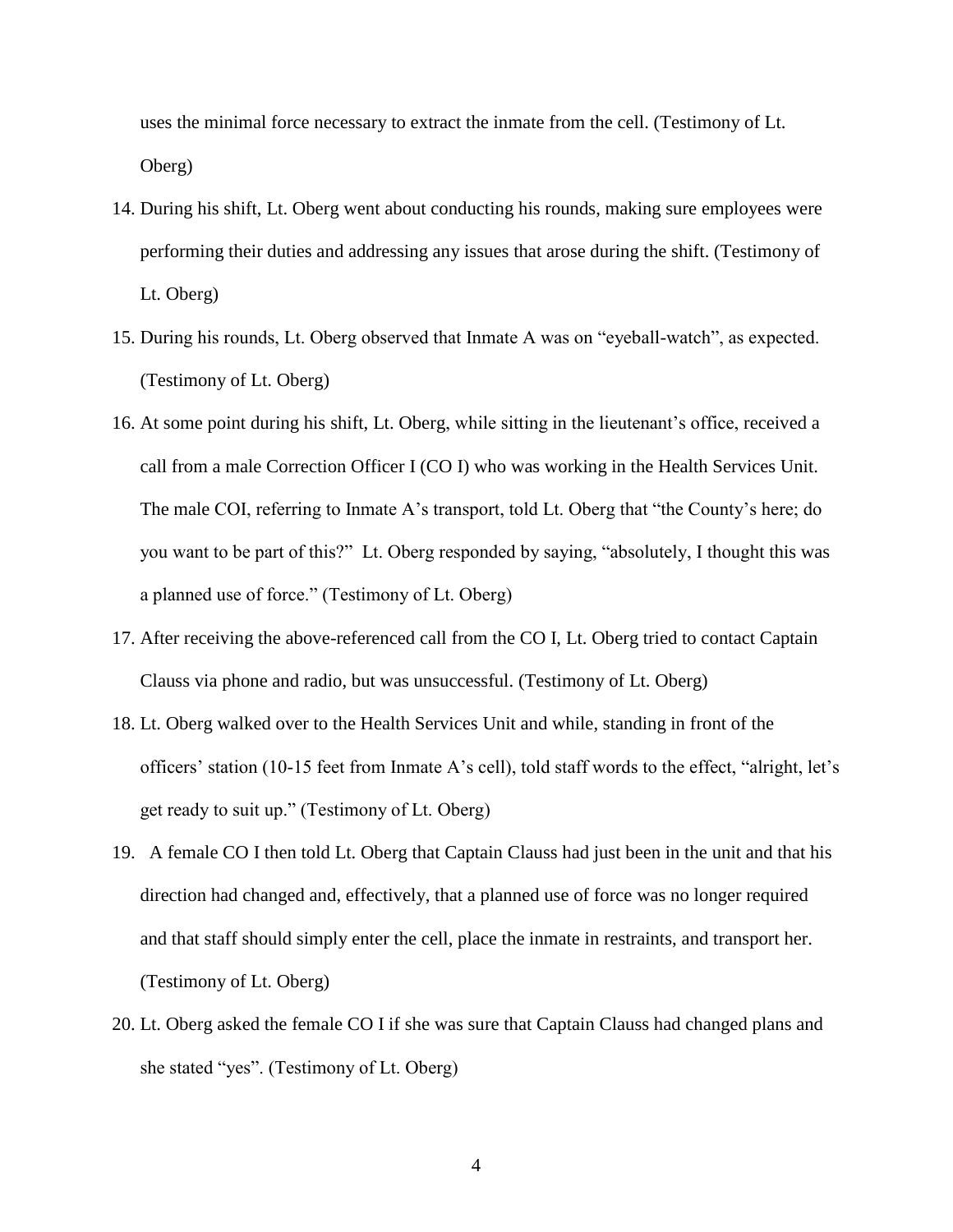- 21. Lt. Oberg made no attempt to contact Captain Clauss and verify that his prior instructions, conveyed to Lt. Oberg at the beginning of the shift, had changed. (Testimony of Lt. Oberg)
- 22. Captain Clauss never told the female CO I that the planned use of force was off and never authorized entry into the cell without following the planned use of force protocol. (Testimony of Captain Clauss)
- 23. Lt. Oberg then allowed staff to enter the cell. Inmate A became combative and a "spontaneous use of force" ensued. (Testimony of Lt. Oberg)
- 24. Lt. Oberg was eventually charged with various rule violations including: a) allowing staff to enter the cell of a CCU / Extra restraint inmate and transport her to Admission without being placed in proper restraints; b) the Appellant became directly involved during a Use of Force and failed to give proper guidance to staff; c) the Appellant failed to intervene when County Correction Officers were observed carrying the inmate to their van and her feet were dragging on the floor; d) the Appellant failed to have the inmate examined by medical staff or give the inmate the opportunity to refuse medical treatment following the use of force used to transition her into county restraints.

#### *Applicable Civil Service Law*

G.L. c. 31, § 43 provides:

"If the commission by a preponderance of the evidence determines that there was just cause for an action taken against such person it shall affirm the action of the appointing authority, otherwise it shall reverse such action and the person concerned shall be returned to his position without loss of compensation or other rights; provided, however, if the employee by a preponderance of evidence, establishes that said action was based upon harmful error in the application of the appointing authority's procedure, an error of law, or upon any factor or conduct on the part of the employee not reasonably related to the fitness of the employee to perform in his position, said action shall not be sustained, and the person shall be returned to his position without loss of compensation or other rights. The commission may also modify any penalty imposed by the appointing authority."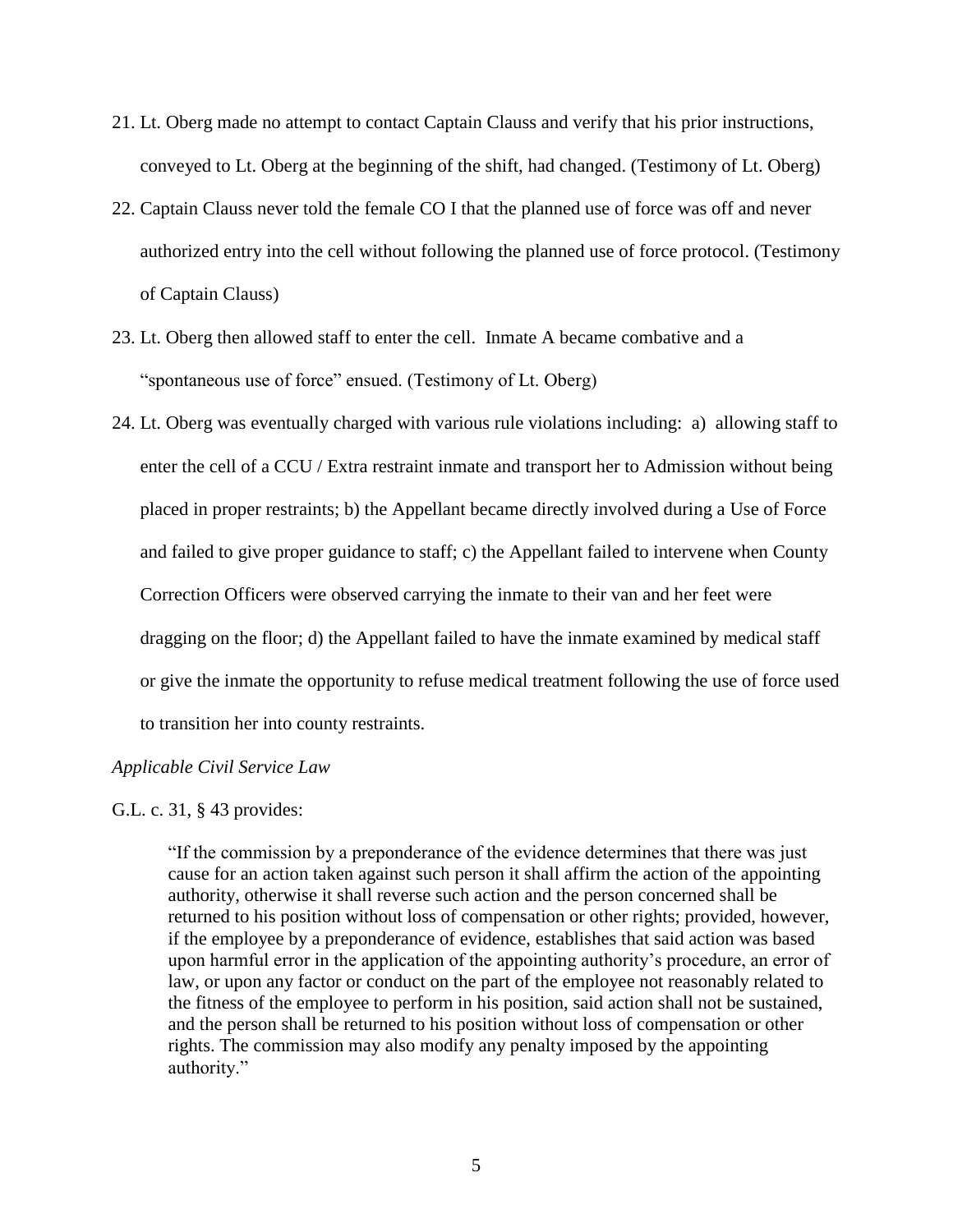An action is "justified" if it is "done upon adequate reasons sufficiently supported by credible evidence, when weighed by an unprejudiced mind; guided by common sense and by correct rules of law;" Commissioners of Civil Service v. Municipal Ct. of Boston, 359 Mass. 211, 214 (1971); Cambridge v. Civil Service Comm'n, 43 Mass.App.Ct. 300, 304 (1997); Selectmen of Wakefield v. Judge of First Dist. Ct., 262 Mass. 477, 482 (1928). The Commission determines justification for discipline by inquiring, "whether the employee has been guilty of substantial misconduct which adversely affects the public interest by impairing the efficiency of public service;" School Comm. v. Civil Service Comm'n, 43 Mass.App.Ct. 486, 488 (1997); Murray v. Second Dist. Ct., 389 Mass. 508, 514 (1983).

The Appointing Authority's burden of proof by a preponderance of the evidence is satisfied "if it is made to appear more likely or probable in the sense that actual belief in its truth, derived from the evidence, exists in the mind or minds of the tribunal notwithstanding any doubts that may still linger there;" Tucker v. Pearlstein, 334 Mass. 33, 35-36 (1956).

Under section 43, the Commission is required "to conduct a de novo hearing for the purpose of finding the facts anew;" Falmouth v. Civil Service Comm'n, 447 Mass. 814, 823 (2006) and cases cited. However, "[t]he commission's task.. .is not to be accomplished on a wholly blank slate. After making its de novo findings of fact, the commission does not act without regard to the previous decision of the [appointing authority], but rather decides whether 'there was reasonable justification for the action taken by the appointing authority in the circumstances found by the commission to have existed when the appointing authority made its decision'," which may include an adverse inference against a complainant who fails to testify at the hearing before the appointing authority; Id., quoting internally from Watertown v. Arria, 16 Mass.App.Ct. 331, 334 (1983) and cases cited.

6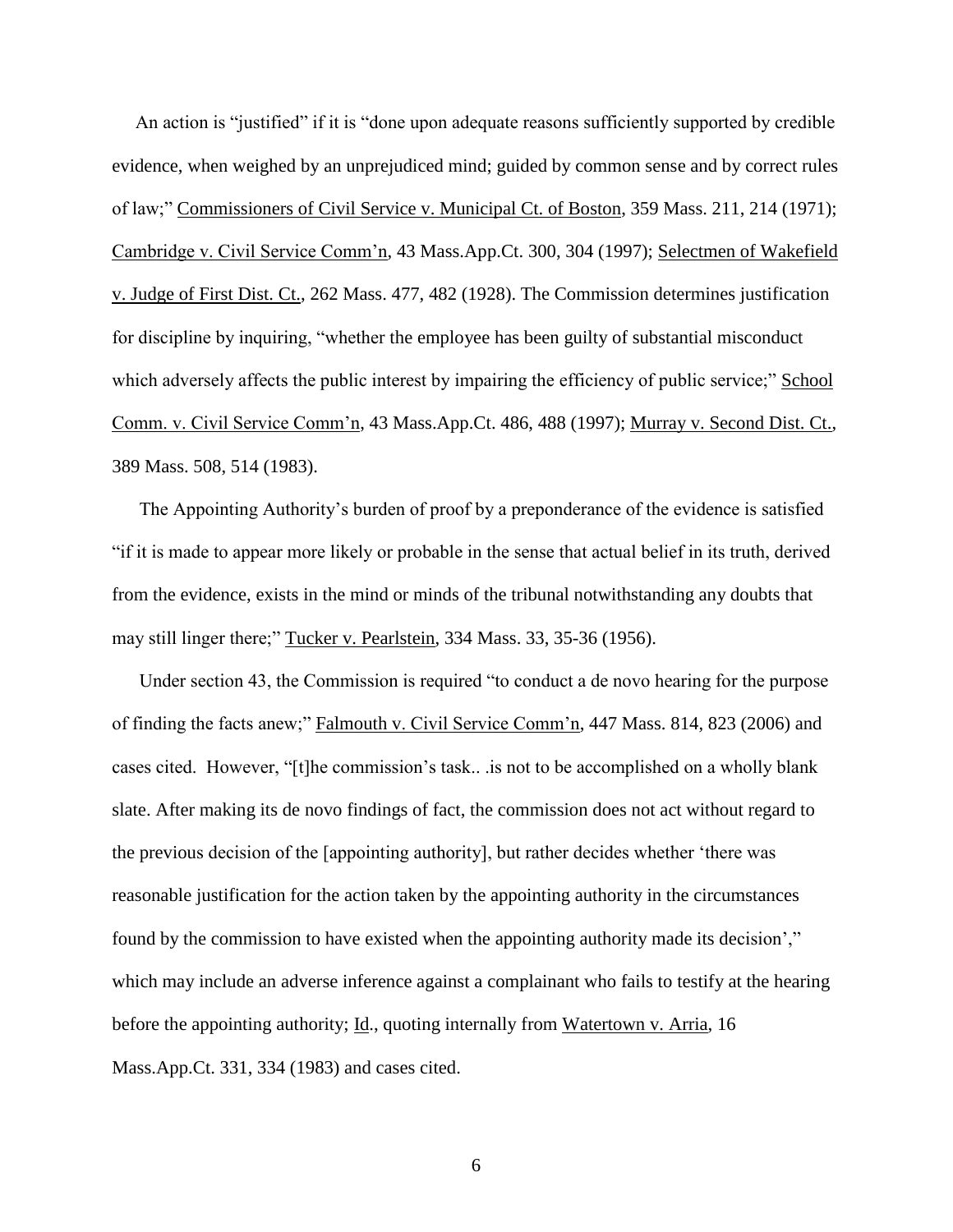#### *Analysis*

 DOC is a paramilitary organization where chain of command and following orders is critical to ensuring the safety and well-being of DOC employees and inmates. Lt. Oberg acknowledges that, at the beginning of his shift, he was told, unequivocally, by the Shift Commander (Captain Clauss) that there would be a "planned use of force" as part of a medical transport for Inmate A. Further, he was told that the planned use of force was necessary due to prior non-compliance by Inmate A who was on a continued "eyeball-watch" requiring a correction officer to sit outside Inmate A's cell and observe her at all times.

 Lt. Oberg failed to follow the directive of Captain Clauss. He did not have staff suit up. He did not have staff follow the protocol of allowing the inmate to come to the cell door and be put in restraints voluntarily. He did not follow any of the protocol associated with a planned use of force. Rather, he allowed staff to enter the cell without proper preparation. Inmate A became non-compliant and a spontaneous use of force ensued. All of this could have been avoided had Lt. Oberg followed the directive of the Shift Commander.

 Lt. Oberg's argument that he was simply "taking the word" of a subordinate CO I who told him that Captain Clauss had changed his mind, is not persuasive. Captain Clauss never informed Lt. Oberg that his prior directive had changed. Further, Lt. Oberg, after speaking with the CO I, made no attempt to contact Captain Clauss and verify that his directive had changed. There was ample time for him to do so and he chose not to.

 As Lt. Oberg's failure to follow the directive of Captain Clauss, alone, justifies DOC's decision to discipline him, I have not issued any findings regarding the ancillary charges. In determining whether a one (1)-day suspension was the appropriate level of discipline here, I did consider that DOC ultimately chose not to discipline the female Correction Officer. While it

7